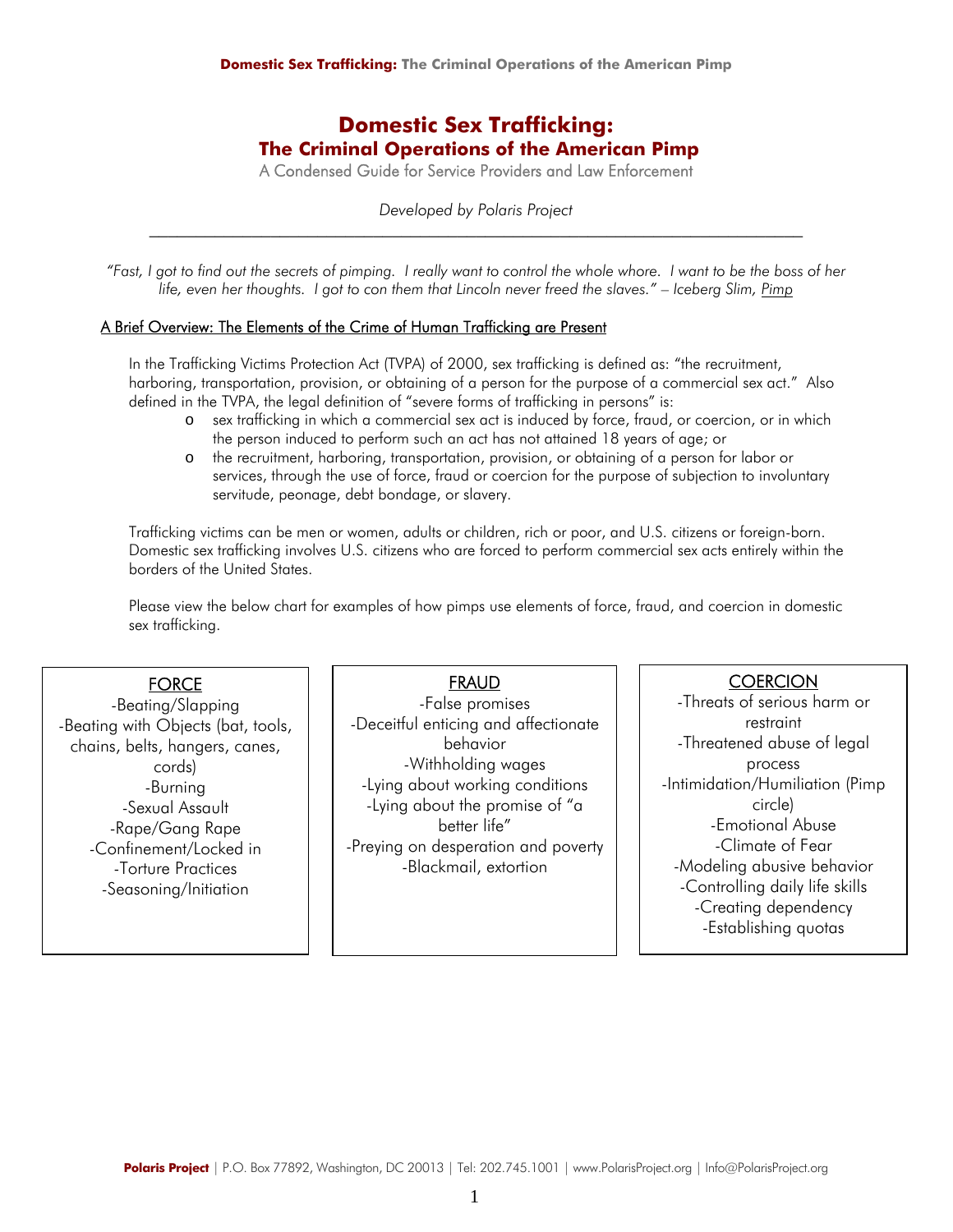## Domestic Sex Trafficking in the Federal and State Criminal Paradigm

Major crimes that many individual pimps have committed through the course of their criminal behavior include:

- Sex trafficking (U.S.C. 1591)
- Involuntary servitude (U.S.C 1584)
- **Physical/Sexual assault**
- Assault with a deadly weapon
- Kidnapping
- Sexual abuse of a minor
- Money laundering
- **Tax evasion**
- False and fraudulent identities
- Fraudulent checks
- Racketeering
- Child pornography
- Pandering
- Falsifying business records

## The Pimp Subculture

Generally, pimping involves a complex relationship between a male pimp and one or more women and/or girls. In this relationship, the pimp wields complete control and domination and induces commercial sex acts in order to make money. The pimp attains authoritative levels of control and obedience through a combination of intense manipulation and feigned affection, brutal violence, and verbal, psychological, and/or emotional abuse. In the pimp relationship, the pimp is motivated primarily by the pursuit of money. He keeps all the money from the commercial sex acts of the women and girls he controls and prides himself on achieving higher and higher levels of blind obedience.

## The Rules and Techniques of Being a "Real" Pimp

Pimps enforce "rules" for the women and minors under their control. A sampling of the formal "rules" of pimping is included below:

- The Term "Daddy": Women and girls under a pimp's control must never know his real name or identity and refer to him exclusively as "daddy."
- Eye Contact: A woman or girl may not ever make eye contact with another pimp. If this rule is broken, the woman or girl suffers serious physical violence.
- Sidewalks and Streets: As indicated by the term "Pimps Up, Ho's Down," women and girls must always exist in "lower" ways than the pimp, including by standing only on the street during street prostitution. A woman or girl who ventures onto the sidewalk is severely reprimanded or forced into what is known as a "pimp circle."
- Quotas: Pimps set nightly monetary quotas that the women or girls must reach through providing commercial sex or theft.

## The Language and Terminology of the Pimp Subculture

The following is a sample glossary of terms that are heavily used throughout the pimp culture in street prostitution.

- "Daddy" a term used to describe one's own pimp, evoking images of fatherhood.
- "Bottom" or "Bottom Bitch" the woman who's been with the pimp the longest and often takes on a mid-level controlling role to keep other victims in line.
- "Dates," "Johns," and "Tricks" terms used to describe buyers of commercial sex.
- "Square" a term used that describes trying to go straight and get out of the life, or that describes law enforcement and those that don't understand "the game."
- The "Stroll" or "Track" the common area or cross-streets where street prostitution is known to occur on a nightly basis.
- "Pimp circle" the process of multiple pimps swarming and surrounding one woman or girl and hissing insults at her, for the purposes of humiliation and intimidation.
- "Wife in Law" each individual in a group of women or girls that are with the same pimp. "Family" and "folks" also are synonyms.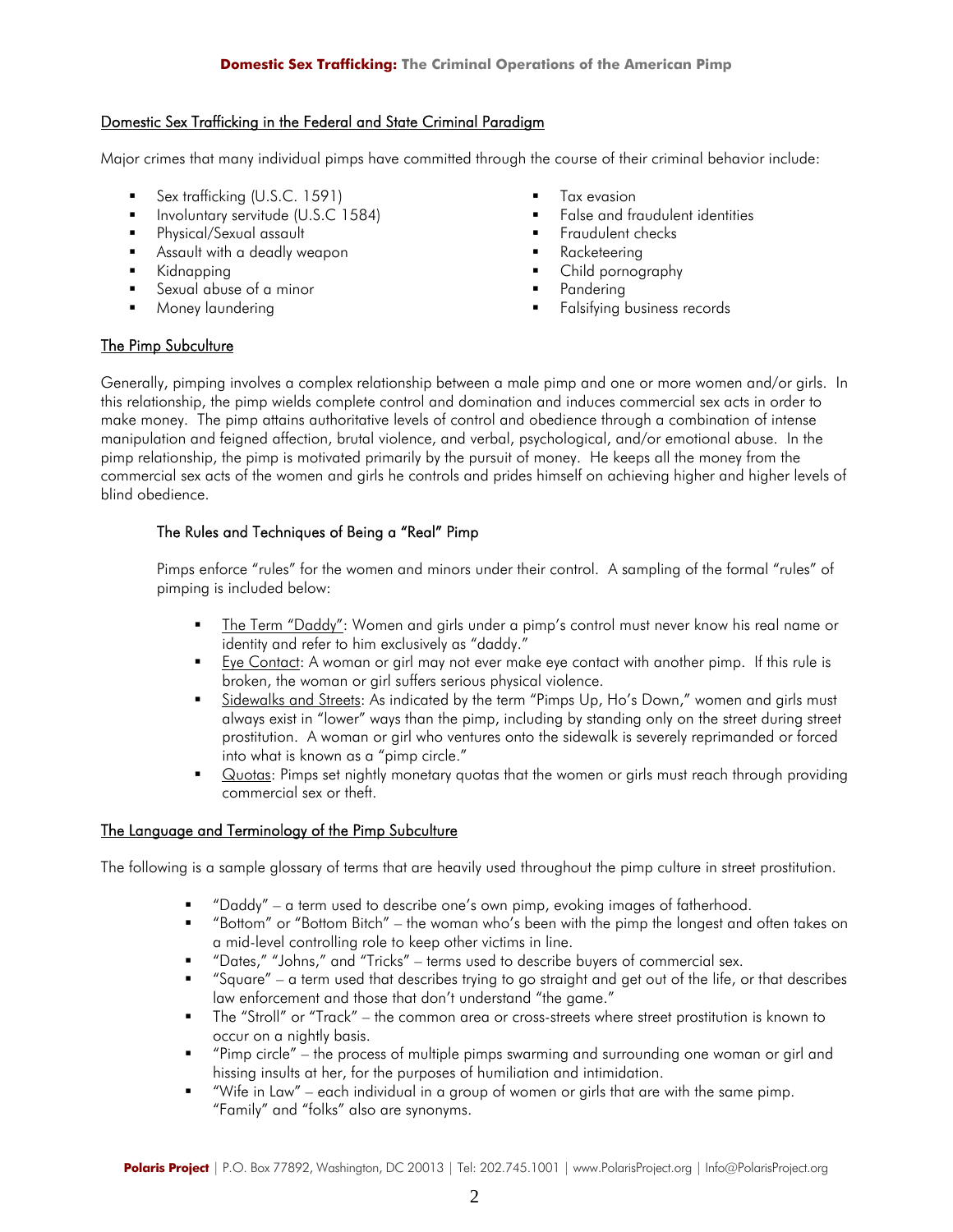#### **Domestic Sex Trafficking: The Criminal Operations of the American Pimp**

- "Stable" refers to the group of women and girls under a pimp's control (i.e., a pimp's stable).
- "Out of Pocket" a term used to describe when a woman or girl breaks "the rules" by making eye contact with another pimp.

## Initial Recruiting Behavior: Erecting the Front of False Love and Selling the Dream

Pimps manipulate their victims beginning with an initial period of false love and feigned affection. This initial period is critical to attaining long-term mind-control. This period often includes:

- Warmth, gifts, compliments, and sexual and physical intimacy
- **Elaborate promises of a better life, fast money, and future luxuries**
- Purposeful and pre-meditated targeting of vulnerability (e.g., runaways, throwaways)
- Purposeful targeting of minors due to naivete, virginity, and youthful appearance

#### An Ongoing Search for Victims and the Relentless Pursuit of Wealth and Power

Pimps are known to engage in constant recruiting to attempt to entice women and children into their web of control. Common recruiting locations include:

- Junior high and high schools
- Courtrooms
- **Hallways of court buildings**
- Foster homes
- **Bus stations**
- Group homes
- Homeless shelters
- Halfway houses
- Restaurants and bars
- Parks and playgrounds

#### "Seasoning" Women and Girls to be Ready for Commercial Sex with Strangers

The process of "breaking-down" a girl from healthy adolescent sexual boundaries to commercial sex with strangers is often referred to as "grooming" or "seasoning." It is a systematic process that has been documented and replicated by pimps nationwide. In essence, this process aims to achieve complete control over someone's identity or individuality using a combination of physical, mental, and emotional means. In the trafficking paradigm, this process involves force, fraud, and coercion, as elaborated below. Seasoning often involves:

- Beating/Slapping/Whipping With hands, fists, and kicking, as well as with objects such as bats, tools, chains, belts, hangers, canes, and cords
- Burning Of personal items and items of meaning to foster hopelessness and demoralization or directly burning women and girls using cigarette/cigar butts
- Sexual assault Rape or gang rape
- Confinement Using torture practices such as confinement to lock women and girls in closets, trunks of cars, or rooms for indeterminate amounts of time.
- Other torture techniques Such as deprivation of food or water or various forms of bondage such as chaining individuals to items or tying them up.
- Emotional abuse Direct verbal insults, name-calling, threats, mind control, brainwashing, cognitive re-programming
- Re-naming Offering "nicknames" both for endearment and to erase former identity
- **Example 1** Creating dependencies By instructing how to walk, how to talk, what to wear, when to eat, when to sleep, and where to sleep.
- Removal from familiarity and support structures By transporting a woman or minor to a new location where she knows no one
- Document confiscation Of identification documents (ID, birth certificate, SS number)
- Forced sexual education Inducement of viewing pornography to learn to have sex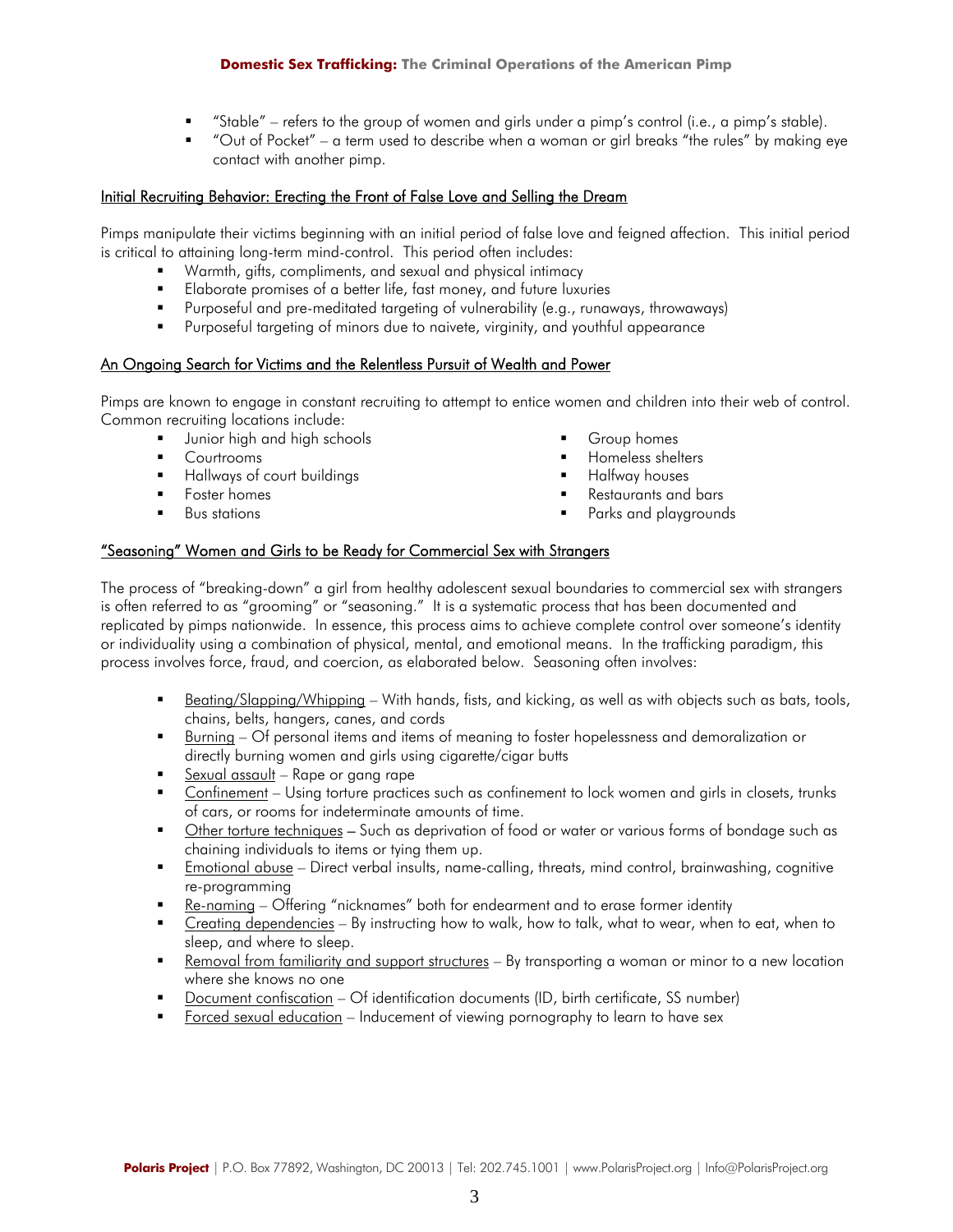#### The Role of Money and Debt in the Pimp Relationship

Boiled down to its very essence, money is oftentimes the primary motivating factor driving pimp behavior.

## **Quotas**

It is widely-known and well-documented that pimps establish nightly monetary quotas that the women and girls under their control must make in order to end each night of commercial sex. These quotas typically fall in the range of \$500 - \$1,000 each night. Through whatever means necessary (including forced theft), the woman or girl must reach these quotas each night to be allowed to eat or sleep. If she does not make enough money, the woman or girl will be forced back out into her venue of commercial sex until she reaches her quota. Quotas are strictly enforced, and the punishment for failing to meet a quota is severe physical retaliation from the pimp or other torture methods. It is also essential to note that in pimpcontrolled situations, *the women and girls keep zero of this money and turn over 100 percent of the profits to the pimp.* 

## How much income do pimps really make?

The following calculation is intended to demonstrate how pimps make money off the women and girls held under their control. Much or all of this income can be evaded from Federal reporting and taxes.

 Polaris Project, a Washington, DC-based nonprofit working with victims of human trafficking recently conducted an informal analysis of a pimp's wages, based on direct client accounts. One teenage girl was forced to meet quotas of \$500/night, 7 days a week and gave the money to her trafficker each night. This particular pimp also controlled three other women. Based on these numbers, Polaris Project estimates that the pimp made \$632,000 in one year from four young women and girls.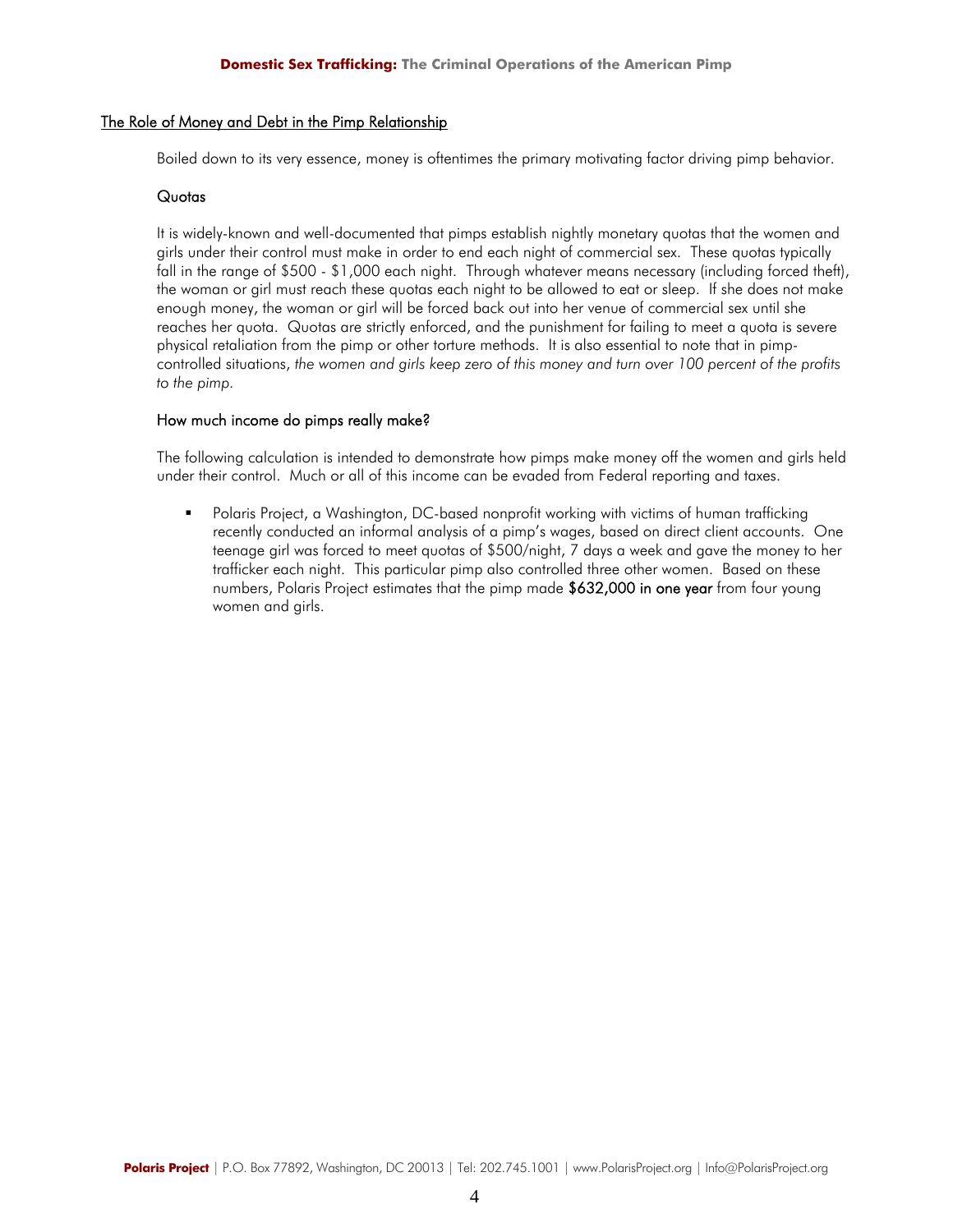## SERVING VICTIMS OF DOMESTIC SEX TRAFFICKING

## Why Don't They Just Seek Help?

 For a wide variety of reasons, the women and girls under a pimp's control will often not self-identify as victims of human trafficking or seek help on their own. The following is a list of common reasons why victims of domestic sex trafficking cannot or will not leave their exploitative situations:

- Captivity/Confinement locked indoors, locked in rooms, locked in closets
- **Frequent accompaniment/guarded** interactions are monitored or controlled by the pimp
- Use and threat of violence severe physical retaliation (beatings, rapes, sexual assault)
- Fear of physical retaliation, of death, or of arrest
- Use and threat of reprisals against loved ones against children or family members
- $\blacksquare$  Shame about the activities they have been forced to perform
- Self-blame brainwashed by the pimp to blame themselves
- Dependency on the pimp after years of control
- Debt bondage may have a debt to the pimp that they feel they need to pay off
- **Loyalty to the pimp** Stolkholm syndrome, similarities to Battered Women's Syndrome
- Social barriers and unfamiliarity with surroundings due to frequent movement
- No personal ID or documentation which is often confiscated by the pimp
- **EXECT** Distrust of law enforcement brainwashed to fear law enforcement by the pimp or learned distrust of law enforcement due to direct negative experiences
- Isolation from others, from other support structures, from means of relief
- Misinformation and false promises have been told lies or deceitful information
- Hopelessness/Resignation feelings of no self-worth, disassociation, giving up, apathy
- **Lack of knowledge of social systems** may not understand social service infrastructure or how and where to access help

## Why is it hard to identify domestic sex trafficking victims?

 In addition to the above factors, the following factors also complicate the process of identifying domestic sex trafficking victims:

- **Frequent movement** may not be in one place long enough to form social connections
- Distrust of service providers generalized impressions and perceived judgmental attitudes
- **Example 3 Exercise Stories** may be self-generated or trained to tell lies, fake names, fake SSN
- Rarely come into contact with institutional systems that are designed to help them
- Low likelihood of multiple encounters within institutions or through doing outreach

# Indicators of Domestic Sex Trafficking

It is important to be on the look-out for potential indicators of trafficking. Although non-exhaustive, the following is a list of potential indicators. Each of these indicators may or may not be a tell-tale sign of domestic sex trafficking, but it is recommended that each be taken in an overall context of appearance, demeanor, and affect. Indicators include:

- **Presence of an overly controlling and abusive 'boyfriend'**
- **IDED** Inability to look in the eyes or face of people, especially her 'boyfriend'
- Injuries/signs of physical abuse or torture
- Signs of malnourishment
- Restricted or controlled communication
- Demeanor Fear, anxiety, depression, submissive, tense, nervous
- Claims of being an adult although appearance suggests adolescent features
- **EXECT** Lack of identification documents (ID, birth certificate, Social Security card)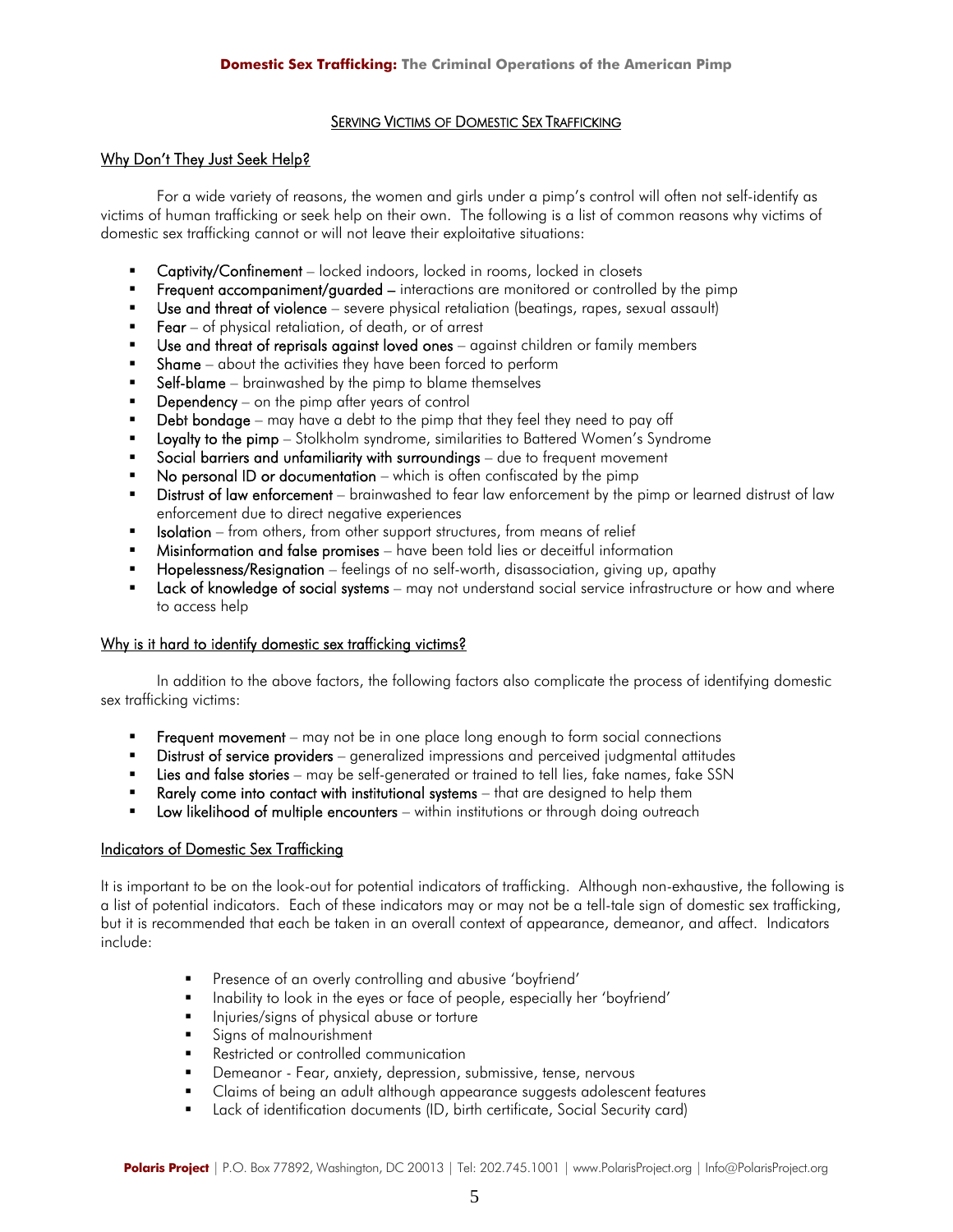#### **Domestic Sex Trafficking: The Criminal Operations of the American Pimp**

- Presence of different aliases and ages
- Lack of knowledge of a given community or whereabouts
- Frequent movement
- Claims of "just visiting" and inability to clarify addresses
- Few or no personal possessions
- Few or no personal financial records
- Inconsistencies in their story
- Inappropriately dressed for court
- Reporting an excessive amount of sexual partners during a health check-up

#### Tips for First Encounters and Interactions with Potential Domestic Sex Trafficking Victims:

 The following tips have been compiled based on Polaris Project's direct client service experience with victims of domestic sex trafficking. Tips include:

- Building TRUST is a number one priority
- REASSURE the potential victim that:
	- o You are there to help and you care about them
	- o You are NOT trying to arrest or incarcerate them
- One-on-one interactions are ideal
	- o Attempt one-on-one interactions as much as possible
	- o If possible, no one else should be in the room or within listening distance (interactions should occur in private settings and out of sight)
	- o One-on-one interactions are ideal for building trust and receiving an honest account
- Terminology and cultural sensitivity are important
	- o Avoid technical terminology and jargon
	- o Knowing appropriate "street terms" helps to build trust
- Many victims do not self-identify as "trafficking victims"
	- o Expect the potential victim not to know the term "human trafficking"
	- Do not expect to receive the full and honest story during a first encounter
		- o Be aware of and expect lies, canned stories, untruths
		- o Canned stories may include "I'm just visiting," "I'm from out of town," or "I do this on my own because I want to – I don't have a pimp."
		- o Do not be offended if they lie; do not take it personally
		- o Women and girls may have been coached to give certain stories
		- o It often takes up to 3-5 encounters before the true story may emerge
- Be on their level
	- o Avoid victim-blaming attitudes, body language, or behaviors
	- o Avoid "gasps" or acting "shocked"
	- o Avoid pity, judgment, or patronization
- Assess safety and threat levels
	- o Ask the woman or girl if she feels like she is under threat or if she is with her "folks"
- Anticipate and expect that the client may return to the pimp
	- o Due to high levels of loyalty, brain-washing, and/or fear, victims may return to their pimp during the course of receiving services
- Understand her world view
	- o The victim may have a very difficult time understanding that she has been a victim of a crime and that the pimp may be arrested for what he has done to her. This difficulty occurs because:
		- Pimps brainwash the women by repeatedly telling her that no one will listens to a 'ho' if she tries to get help from the police or anyone else.
		- Typically the women in prostitution are arrested rather than the pimp or men who buy their services.